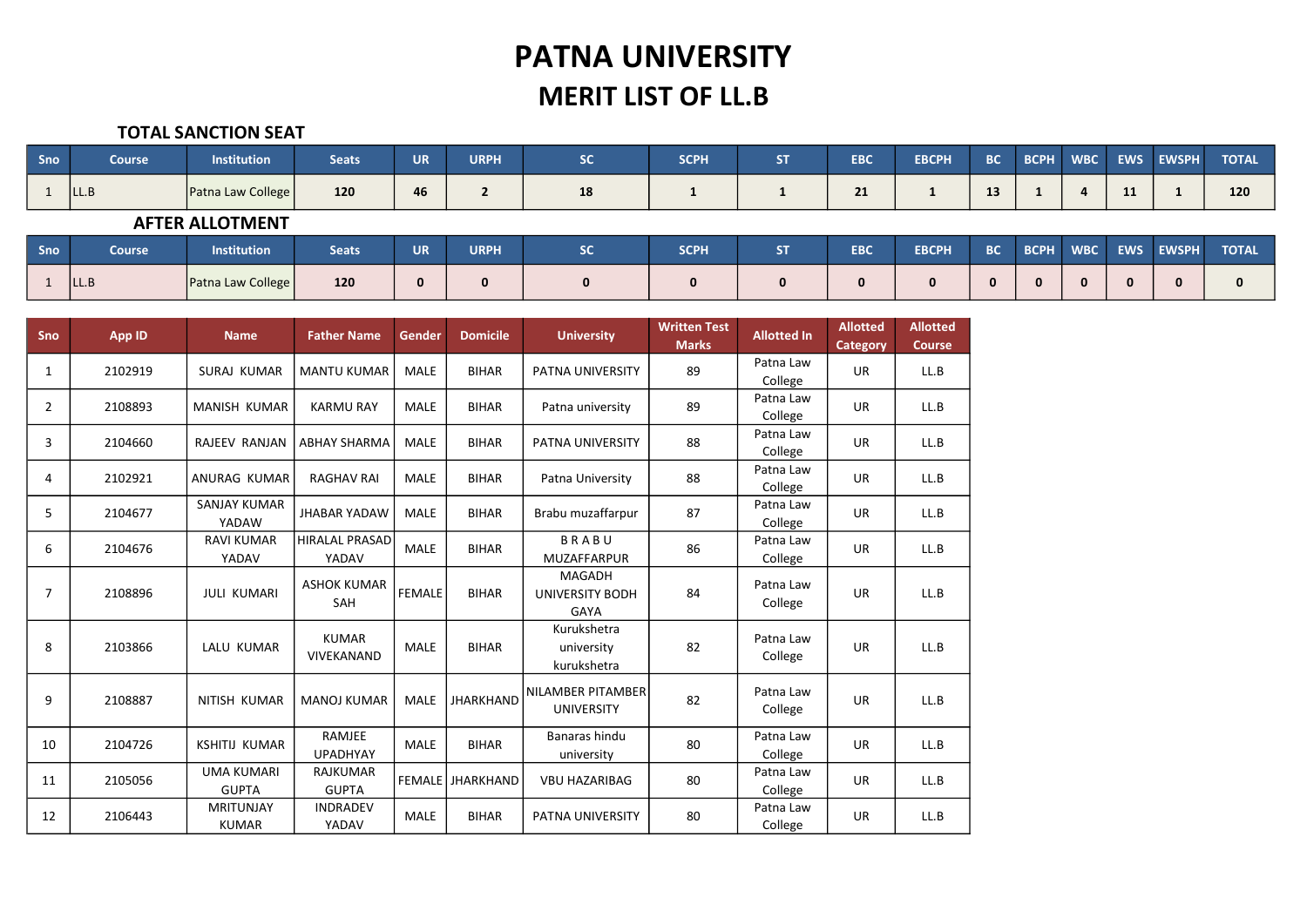| 13 | 2104661 | <b>NEWTON KUMAR</b>                 | <b>RAJENDRA</b><br><b>KUMAR</b>              | <b>MALE</b>   | <b>BIHAR</b> | Birla institute of<br>technology mesra                | 79 | Patna Law<br>College | UR        | LL.B |
|----|---------|-------------------------------------|----------------------------------------------|---------------|--------------|-------------------------------------------------------|----|----------------------|-----------|------|
| 14 | 2102920 | <b>GAUTAM KUMAR</b>                 | MAHENDRA<br>PRASAD YADAV                     | MALE          | <b>BIHAR</b> | PATNA COLLEGE                                         | 79 | Patna Law<br>College | UR        | LL.B |
| 15 | 2108262 | RISHAV KUMAR                        | <b>BINOD KUMAR</b><br>YADAV                  | <b>MALE</b>   | <b>BIHAR</b> | <b>LNMU DARBHANGA</b>                                 | 79 | Patna Law<br>College | <b>UR</b> | LL.B |
| 16 | 2102463 | <b>HARISEN</b><br><b>PASWAN</b>     | <b>KRISHN PASWAN</b>                         | MALE          | <b>BIHAR</b> | MAGADH<br><b>UNIVERSITY</b>                           | 78 | Patna Law<br>College | UR        | LL.B |
| 17 | 2106093 | SHATRUGHAN<br><b>KUMAR JHA</b>      | SATISH KUMAR<br><b>JHA</b>                   | MALE          | <b>BIHAR</b> | <b>BNMU MADHEPURA</b>                                 | 78 | Patna Law<br>College | UR        | LL.B |
| 18 | 2104532 | PREM ANAND                          | <b>ASHOK KUMAR</b><br>SAH                    | <b>MALE</b>   | <b>BIHAR</b> | <b>Banaras Hindu</b><br>University                    | 77 | Patna Law<br>College | <b>UR</b> | LL.B |
| 19 | 2108479 | SADHNA<br>KUMARI                    | AKHILESH<br>PRASAD                           | <b>FEMALE</b> | <b>BIHAR</b> | <b>BRABU</b><br>MUZAFFARPUR                           | 77 | Patna Law<br>College | <b>UR</b> | LL.B |
| 20 | 2104437 | RAHUL KUMAR                         | <b>INDRAJEET</b><br><b>BHUSHAN RAHI</b>      | MALE          | <b>BIHAR</b> | <b>TMBU BHAGALPUR</b>                                 | 77 | Patna Law<br>College | UR        | LL.B |
| 21 | 2103268 | <b>NEWTAN KUMAR</b><br><b>SINGH</b> | <b>MUKESH KUMAR</b><br><b>SINGH</b>          | MALE          | <b>BIHAR</b> | <b>BRABU</b>                                          | 77 | Patna Law<br>College | UR        | LL.B |
| 22 | 2105311 | <b>MOHAMMAD</b><br><b>ATIF</b>      | MOHAMMAD<br><b>MURTAZA</b><br><b>HUSSAIN</b> | MALE          | <b>BIHAR</b> | RAJIV GANDHI<br><b>PROUDYOGIKI</b><br>VISHWAVIDYALAYA | 76 | Patna Law<br>College | UR        | LL.B |
| 23 | 2101492 | <b>PRATYUSH</b><br><b>KUMAR</b>     | <b>ASHOK KUMAR</b><br>SINGH                  | MALE          | <b>BIHAR</b> | MAGADH<br><b>UNIVERSITY</b>                           | 76 | Patna Law<br>College | UR        | LL.B |
| 24 | 2102831 | <b>AMIT KUMAR</b><br><b>SINGH</b>   | <b>SHAYAM BABU</b><br>SINGH                  | MALE          | <b>BIHAR</b> | <b>JPU CHAPRA</b>                                     | 76 | Patna Law<br>College | UR        | LL.B |
| 25 | 2106224 | PRASHANT                            | <b>INDRADEO</b><br>PASWAN                    | <b>MALE</b>   | <b>BIHAR</b> | UNIVERSITY OF DELHI                                   | 76 | Patna Law<br>College | <b>UR</b> | LL.B |
| 26 | 2103910 | <b>KUMUD KUMAR</b>                  | <b>SUSHIL KUMAR</b>                          | <b>MALE</b>   | <b>BIHAR</b> | PATNA UNIVERSITY                                      | 76 | Patna Law<br>College | UR        | LL.B |
| 27 | 2101255 | ASHWANI<br><b>KUMAR</b>             | <b>ARUN SINGH</b>                            | <b>MALE</b>   | <b>BIHAR</b> | PATNA UNIVERSITY                                      | 76 | Patna Law<br>College | UR        | LL.B |
| 28 | 2104822 | RAHUL KUMAR                         | <b>UDAY KUMAR</b><br>SINGH                   | <b>MALE</b>   | <b>BIHAR</b> | <b>BABA BHIM RAO</b><br>AMBEDKAR<br><b>UNIVERSITY</b> | 76 | Patna Law<br>College | <b>UR</b> | LL.B |
| 29 | 2105020 | ABHISHEK<br><b>KUMAR</b>            | RAVINDRA<br>KUMAR                            | <b>MALE</b>   | <b>BIHAR</b> | MAGADH<br><b>UNIVERSITY</b>                           | 76 | Patna Law<br>College | <b>UR</b> | LL.B |
| 30 | 2105072 | <b>BABITA KUMARI</b>                | RAJO YADAV                                   | <b>FEMALE</b> | <b>BIHAR</b> | T M B U BHAGALPUR                                     | 76 | Patna Law<br>College | UR        | LL.B |
| 31 | 2104061 | AKASH DEEP                          | <b>PARAS NATH</b><br>PRASAD                  | MALE          | <b>BIHAR</b> | PATLIPUTRA<br><b>UNIVERSITY</b>                       | 76 | Patna Law<br>College | UR        | LL.B |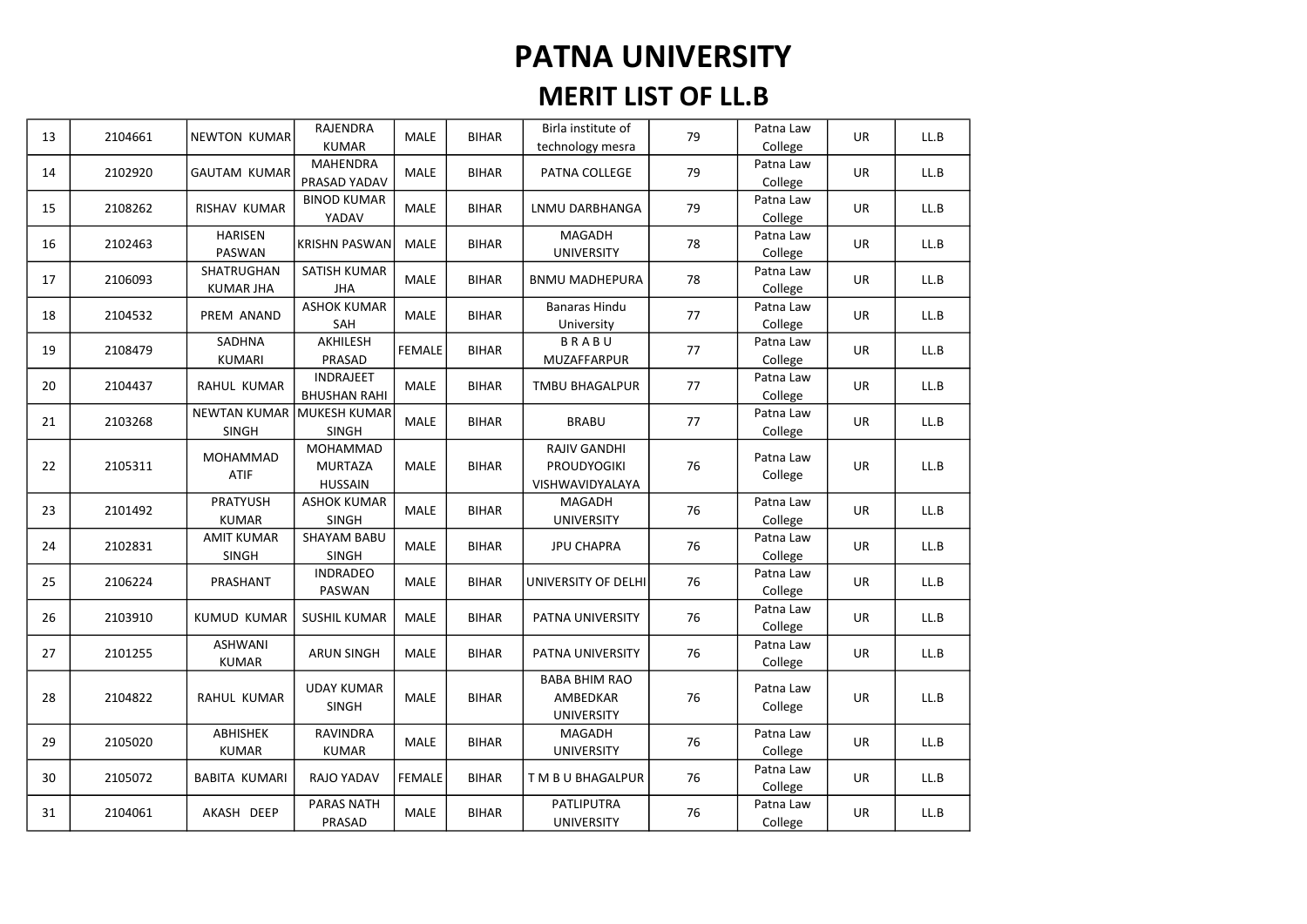| 32 | 2104422 | <b>MONU KUMAR</b><br>YADAV          | R P SINGH                          | MALE        | <b>BIHAR</b> | R.G.P.V.                                                         | 75 | Patna Law<br>College | <b>UR</b>  | LL.B |
|----|---------|-------------------------------------|------------------------------------|-------------|--------------|------------------------------------------------------------------|----|----------------------|------------|------|
| 33 | 2104724 | PINKU KUMAR                         | BHAJNANAND<br>YADAV                | <b>MALE</b> | <b>BIHAR</b> | B.N.M.U.<br>MADHEPURA                                            | 75 | Patna Law<br>College | UR         | LL.B |
| 34 | 2104773 | <b>SAURABH</b><br><b>KUMAR</b>      | <b>SURESH PRASAD</b><br>SAHU       | MALE        | <b>BIHAR</b> | TM.B.U                                                           | 75 | Patna Law<br>College | <b>UR</b>  | LL.B |
| 35 | 2102464 | <b>BIPIN KUMAR</b>                  | <b>DWARIKA</b><br>PASWAN           | MALE        | <b>BIHAR</b> | MAGADH<br><b>UNIVERSITY</b>                                      | 75 | Patna Law<br>College | <b>UR</b>  | LL.B |
| 36 | 2104025 | EJAZ SHAMS                          | <b>MD SULTAN</b><br>AHMAD          | MALE        | <b>BIHAR</b> | PATNA COLLEGE<br><b>PATNA</b>                                    | 75 | Patna Law<br>College | UR         | LL.B |
| 37 | 2102462 | RAJDEEP RAM                         | PRADEEP<br><b>KUMAR RAM</b>        | <b>MALE</b> | <b>BIHAR</b> | M U BODH GAYA                                                    | 75 | Patna Law<br>College | <b>UR</b>  | LL.B |
| 38 | 2105533 | VIKAS TIWARI                        | AWADHESH<br><b>TIWARI</b>          | MALE        | <b>BIHAR</b> | <b>D.D.U GORAKHPUR</b>                                           | 75 | Patna Law<br>College | <b>UR</b>  | LL.B |
| 39 | 2100716 | AJIT KUMAR                          | <b>ASHOK KUMAR</b><br><b>GUPTA</b> | <b>MALE</b> | <b>BIHAR</b> | rajasthan technical<br>university                                | 74 | Patna Law<br>College | <b>UR</b>  | LL.B |
| 40 | 2107467 | <b>MANISH KUMAR</b><br><b>SINGH</b> | <b>RAMESH SINGH</b>                | MALE        | <b>BIHAR</b> | <b>BIJU PATNAIK</b><br><b>UNIVERSITY OF</b><br><b>TECHNOLOGY</b> | 74 | Patna Law<br>College | <b>UR</b>  | LL.B |
| 41 | 2108350 | <b>SUMAN RAJ</b><br><b>GUPTA</b>    | <b>MAHESH KUMAR</b>                | <b>MALE</b> | <b>BIHAR</b> | T.M.BHAGALPUR<br><b>UNIVERSITY</b>                               | 74 | Patna Law<br>College | <b>UR</b>  | LL.B |
| 42 | 2104772 | ABHISHEK JHA                        | AWADHESH JHA                       | <b>MALE</b> | <b>BIHAR</b> | L.N.M.U darbhanga                                                | 74 | Patna Law<br>College | <b>UR</b>  | LL.B |
| 43 | 2108907 | DHANRAJ KUMAR                       | <b>NARAYAN SAW</b>                 | <b>MALE</b> | <b>BIHAR</b> | T M B U BHAGALPUR                                                | 74 | Patna Law<br>College | <b>UR</b>  | LL.B |
| 44 | 2102719 | <b>SUMIT KUMAR</b>                  | <b>NAND KISHORE</b><br>SINGH       | MALE        | <b>BIHAR</b> | <b>B.D.EVENING</b><br>COLLEGE                                    | 74 | Patna Law<br>College | UR         | LL.B |
| 45 | 2103909 | KUNDAN KUMAR                        | <b>SUSHIL KUMAR</b>                | MALE        | <b>BIHAR</b> | MAGADH<br>UNIVERSITY, BODH<br>GAYA                               | 74 | Patna Law<br>College | <b>UR</b>  | LL.B |
| 46 | 2104344 | NIRAJ KUMAR                         | <b>KAMAL KANT</b><br><b>SINGH</b>  | MALE        | <b>BIHAR</b> | T M B U BHAGALPUR                                                | 73 | Patna Law<br>College | <b>UR</b>  | LL.B |
| 47 | 2102080 | PRINCE KUMAR                        | SHAMBHU<br>CHAUDHARI               | <b>MALE</b> | <b>BIHAR</b> | LNMU DARBHANGA                                                   | 73 | Patna Law<br>College | <b>EWS</b> | LL.B |
| 48 | 2104518 | <b>SUMEET KUMAR</b><br>CHAUDHARI    | <b>SURESH</b><br>CHAUDHARI         | <b>MALE</b> | <b>BIHAR</b> | <b>MAGADH</b><br><b>UNIVERSITY</b>                               | 73 | Patna Law<br>College | ВC         | LL.B |
| 49 | 2108906 | PRITAM KUMAR                        | <b>BHAGIRATH</b><br>SAW            | <b>MALE</b> | <b>BIHAR</b> | T M B U BHAGALPUR                                                | 73 | Patna Law<br>College | <b>EBC</b> | LL.B |
| 50 | 2102820 | ADITYA JHA                          | VIVEKANAND<br><b>JHA</b>           | MALE        | <b>BIHAR</b> | <b>BHARATI</b><br><b>VIDYAPEETH PUNE</b>                         | 73 | Patna Law<br>College | <b>EWS</b> | LL.B |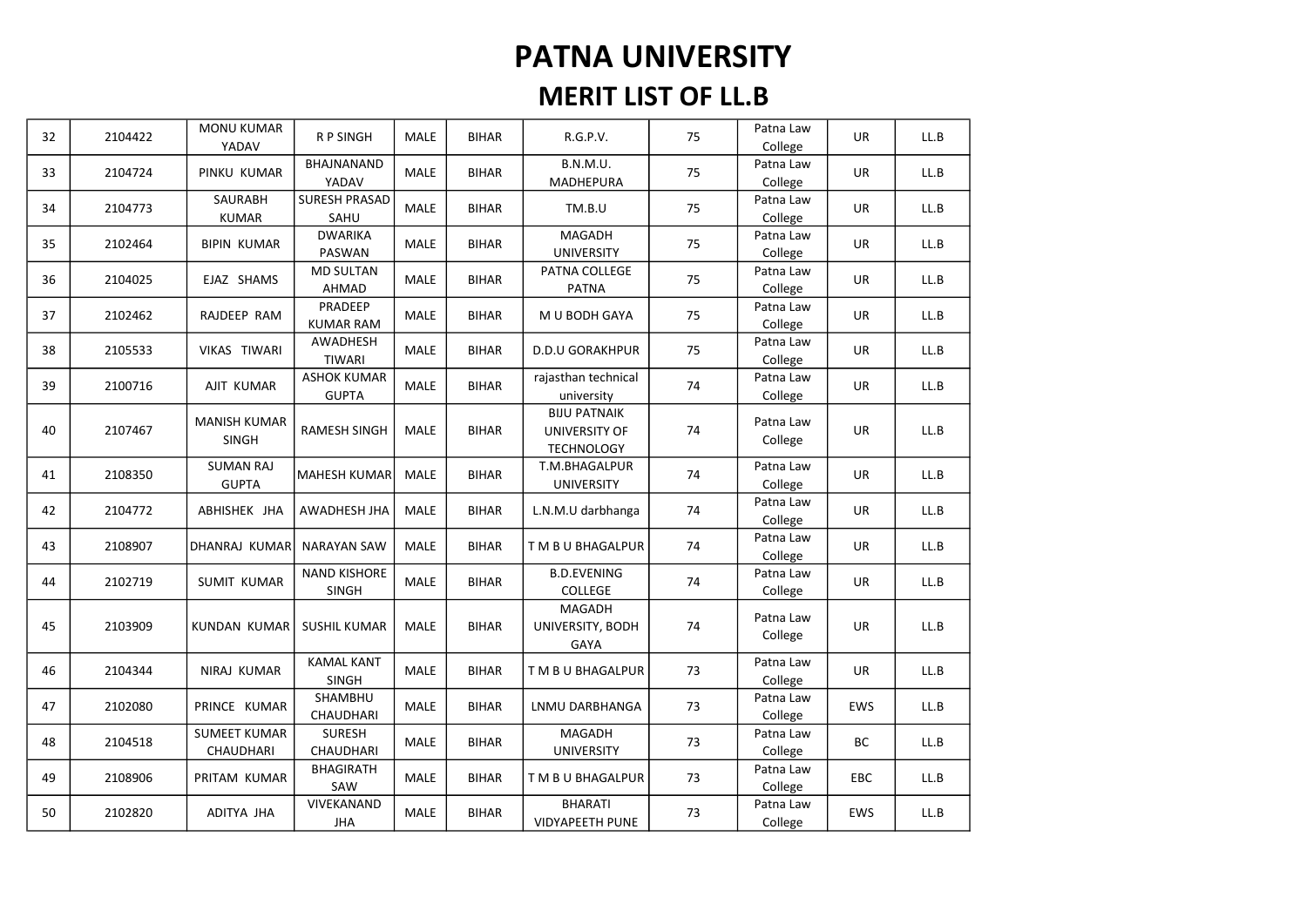| 51 | 2103854 | CHINTU KUMAR                      | <b>RAJESH KUMAR</b>                      | <b>MALE</b>   | <b>BIHAR</b> | Magadh University                                     | 73 | Patna Law<br>College | <b>BC</b>  | LL.B |
|----|---------|-----------------------------------|------------------------------------------|---------------|--------------|-------------------------------------------------------|----|----------------------|------------|------|
| 52 | 2108678 | ANUKUL KUMAR                      | RAMAKANT<br><b>SINGH</b>                 | <b>MALE</b>   | <b>BIHAR</b> | MAGADH<br>UNIVERSITY, BODH<br>GAYA                    | 73 | Patna Law<br>College | <b>EWS</b> | LL.B |
| 53 | 2108445 | RAHUL KUMAR                       | <b>RABINDRA</b><br>PASAVAN               | <b>MALE</b>   | <b>BIHAR</b> | V K S U ARA                                           | 73 | Patna Law<br>College | SC         | LL.B |
| 54 | 2106611 | ABHIJIT KUMAR                     | <b>BHASHO YADAV</b>                      | MALE          | <b>BIHAR</b> | Magadh University                                     | 73 | Patna Law<br>College | BC         | LL.B |
| 55 | 2105310 | <b>MD FARID</b><br>AHMAD          | <b>MD</b><br>REYAZUDDIN<br><b>ANSARI</b> | <b>MALE</b>   | <b>BIHAR</b> | VISVESVARAYA<br>TECHNOLOGICAL<br><b>UNIVERSITY</b>    | 72 | Patna Law<br>College | <b>EBC</b> | LL.B |
| 56 | 2102433 | <b>JAY PRAKASH</b><br>YADAV       | PARMESHWAR<br>YADAV                      | <b>MALE</b>   | <b>BIHAR</b> | <b>BRABU</b><br>MUZAFFARPUR                           | 72 | Patna Law<br>College | BC         | LL.B |
| 57 | 2106426 | PANKAJ KUMAR                      | JAYMANGAL<br><b>DWIVEDI</b>              | <b>MALE</b>   | <b>BIHAR</b> | BRABU                                                 | 72 | Patna Law<br>College | EWS        | LL.B |
| 58 | 2103635 | <b>GAURAV KUMAR</b><br>SHRIVASTWA | SHATRUGHAN<br>PRASAD<br>SHRIVASTWA       | <b>MALE</b>   | <b>BIHAR</b> | <b>JP UNIVERSITY</b>                                  | 72 | Patna Law<br>College | <b>EWS</b> | LL.B |
| 59 | 2107951 | AJAY KUMAR                        | <b>HARIHAR</b><br>PRASAD YADAV           | <b>MALE</b>   | <b>BIHAR</b> | Magadh university                                     | 72 | Patna Law<br>College | <b>BC</b>  | LL.B |
| 60 | 2103849 | SUBHASH KUMAR<br>YADAV            | SAMPATI LAL<br>YADAV                     | MALE          | <b>BIHAR</b> | L. N. M. University<br>Darbhanga                      | 72 | Patna Law<br>College | UR_PH      | LL.B |
| 61 | 2103438 | RAJEEV RANJAN                     | <b>RAMESH KUMAR</b><br>YADAV             | <b>MALE</b>   | <b>BIHAR</b> | Patna University                                      | 72 | Patna Law<br>College | <b>BC</b>  | LL.B |
| 62 | 2106612 | <b>AMIT KUMAR</b>                 | <b>GANESH PRASAD</b>                     | MALE          | <b>BIHAR</b> | Tilka manjhi<br>university Bhagalpur                  | 72 | Patna Law<br>College | EBC        | LL.B |
| 63 | 2104693 | RAUSHAN<br><b>KUMAR</b>           | <b>SUKHDEV SINGH</b>                     | <b>MALE</b>   | <b>BIHAR</b> | T M Bhagalpur<br>University Bhagalpur                 | 71 | Patna Law<br>College | BC         | LL.B |
| 64 | 2107548 | PRAKASH KUMAR<br><b>SINGH</b>     | <b>RAMESH SINGH</b>                      | <b>MALE</b>   | <b>BIHAR</b> | <b>MAGADH</b><br><b>UNIVERSITY</b>                    | 71 | Patna Law<br>College | <b>EWS</b> | LL.B |
| 65 | 2106351 | ROCKEY KUMAR                      | <b>ANIL</b><br>CHOUDHARY                 | <b>MALE</b>   | <b>BIHAR</b> | <b>MAGADH</b><br><b>UNIVERSITY</b><br><b>BODHGAYA</b> | 71 | Patna Law<br>College | <b>SC</b>  | LL.B |
| 66 | 2104985 | <b>IFAT MARIYA</b><br><b>NAAZ</b> | <b>TAIYAB KHAN</b>                       | <b>FEMALE</b> | <b>BIHAR</b> | vksu, ara                                             | 71 | Patna Law<br>College | <b>EWS</b> | LL.B |
| 67 | 2102021 | ROOPA KUMARI                      | <b>SANJAY SINGH</b>                      | <b>FEMALE</b> | <b>BIHAR</b> | Magadh University                                     | 71 | Patna Law<br>College | <b>EWS</b> | LL.B |
| 68 | 2103139 | RISHIPAL KUMAR                    | CHANDRADEV<br>PASWAN                     | <b>MALE</b>   | <b>BIHAR</b> | MU BODH GAYA                                          | 71 | Patna Law<br>College | <b>SC</b>  | LL.B |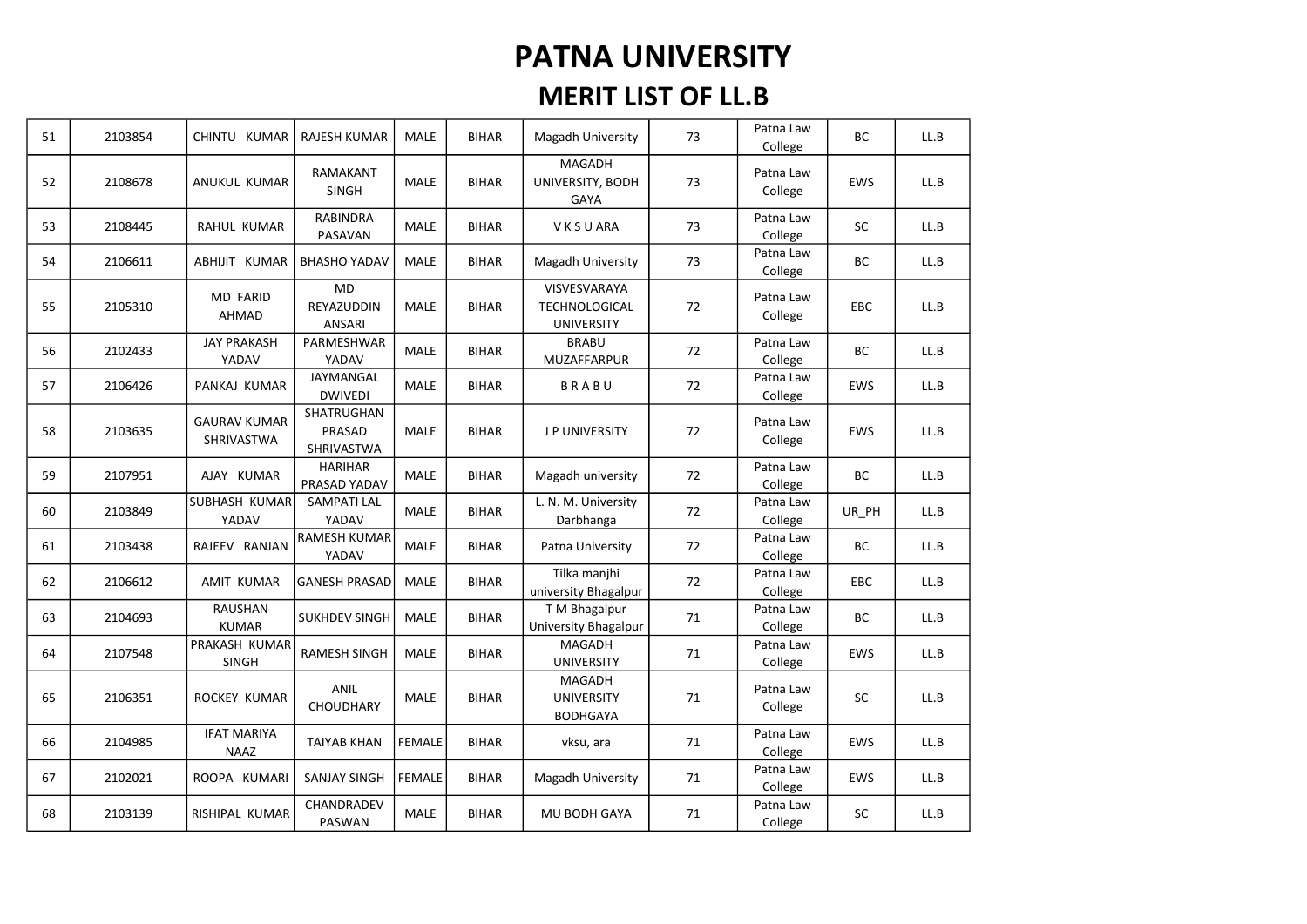| 69 | 2105308 | <b>KUMAR SONU</b>                 | <b>DEEPAK SINGH</b>                 | MALE          | <b>BIHAR</b> | <b>MAGDH UNIVERSITY</b>                             | 71 | Patna Law<br>College | <b>EWS</b> | LL.B |
|----|---------|-----------------------------------|-------------------------------------|---------------|--------------|-----------------------------------------------------|----|----------------------|------------|------|
| 70 | 2108891 | <b>VIKAS KUMAR</b><br><b>KARN</b> | <b>SURENDRA LAL</b><br><b>KARN</b>  | <b>MALE</b>   | <b>BIHAR</b> | L N M U DARBHANGA                                   | 71 | Patna Law<br>College | <b>EWS</b> | LL.B |
| 71 | 2103736 | RITESH KUMAR                      | <b>SUNIL MISHRA</b>                 | <b>MALE</b>   | <b>BIHAR</b> | <b>B N MANDAL</b><br><b>UNIVERSITY</b><br>MADHEPURA | 71 | Patna Law<br>College | EWS        | LL.B |
| 72 | 2103682 | <b>BIPIN KUMAR</b>                | <b>MAHENDRA</b><br>PASWAN           | MALE          | <b>BIHAR</b> | MAGADH<br>UNIVE5RSITY                               | 71 | Patna Law<br>College | SC         | LL.B |
| 73 | 2102465 | GUNSAGAR<br><b>TANTI</b>          | <b>JAGESHWAR</b><br><b>TANTI</b>    | MALE          | <b>BIHAR</b> | PATNA UNIVERSITY<br><b>PATNA</b>                    | 71 | Patna Law<br>College | SC         | LL.B |
| 74 | 2108674 | RAVI KUMAR                        | <b>RAMA SHANKAR</b><br><b>RAMAN</b> | <b>MALE</b>   | <b>BIHAR</b> | P U PATNA                                           | 71 | Patna Law<br>College | BC         | LL.B |
| 75 | 2104704 | SUNNY KUMAR                       | <b>VAKIL</b><br>CHAURASIA           | MALE          | <b>BIHAR</b> | <b>BRABU</b><br>MUZAFFARPUR                         | 71 | Patna Law<br>College | EBC        | LL.B |
| 76 | 2105215 | <b>GUDDU KUMAR</b>                | <b>SURESH PRASAD</b>                | <b>MALE</b>   | <b>BIHAR</b> | Patna University                                    | 71 | Patna Law<br>College | <b>EBC</b> | LL.B |
| 77 | 2103478 | SHASHI RANJAN<br><b>KUMAR</b>     | <b>VINAY KUMAR</b>                  | MALE          | <b>BIHAR</b> | <b>BRABU</b><br>MUZAFFARPUR                         | 70 | Patna Law<br>College | BC         | LL.B |
| 78 | 2107809 | <b>ADITI RANI</b>                 | <b>DINESH KUMAR</b><br><b>GUPTA</b> | <b>FEMALE</b> | <b>BIHAR</b> | MAGADH<br><b>UNIVERSITY</b>                         | 70 | Patna Law<br>College | EBC        | LL.B |
| 79 | 2102720 | SUMAN KUMARI                      | <b>HARINATH</b><br><b>SINGH</b>     | <b>FEMALE</b> | <b>BIHAR</b> | j.p.university                                      | 70 | Patna Law<br>College | <b>BC</b>  | LL.B |
| 80 | 2107890 | <b>VIKASH KUMAR</b>               | <b>MANOHAR RAY</b>                  | <b>MALE</b>   | <b>BIHAR</b> | LNMU DARBHANGA                                      | 70 | Patna Law<br>College | <b>BC</b>  | LL.B |
| 81 | 2103459 | ARYAN RAJ                         | <b>SHIV SHANKAR</b><br><b>SINGH</b> | MALE          | <b>BIHAR</b> | Patna University                                    | 70 | Patna Law<br>College | EBC        | LL.B |
| 82 | 2108700 | LALU KUMAR                        | <b>BHAGWAT</b><br>PRASAD            | <b>MALE</b>   | <b>BIHAR</b> | M.U BODH GAYA                                       | 70 | Patna Law<br>College | <b>BC</b>  | LL.B |
| 83 | 2108888 | MD ASHRAF                         | <b>MD AKHTAR</b>                    | <b>MALE</b>   | <b>BIHAR</b> | L. P. SHAHI COLLEGE,<br>MUZAFFARPUR                 | 70 | Patna Law<br>College | <b>EBC</b> | LL.B |
| 84 | 2108634 | <b>KARAN KUMAR</b>                | <b>SURESH PRASAD</b><br>MANDAL      | <b>MALE</b>   | <b>BIHAR</b> | T M BHAGALPUR<br><b>UNIVERSITY</b>                  | 70 | Patna Law<br>College | <b>EBC</b> | LL.B |
| 85 | 2100631 | PIYUSH KUMAR                      | <b>ANIRUDDH</b><br><b>KUMAR</b>     | MALE          | <b>BIHAR</b> | T. M. BHAGALPUR<br><b>UNIVERSITY</b>                | 70 | Patna Law<br>College | BC         | LL.B |
| 86 | 2105079 | <b>VIVEK KUMAR</b>                | SANTOSH PAL                         | <b>MALE</b>   | <b>BIHAR</b> | <b>VKSUARA</b>                                      | 69 | Patna Law<br>College | <b>EBC</b> | LL.B |
| 87 | 2103619 | DEVKINANDAN                       | GUNANAND<br>PRASAD                  | MALE          | <b>BIHAR</b> | <b>BNMU MADHEPURA</b>                               | 69 | Patna Law<br>College | <b>EBC</b> | LL.B |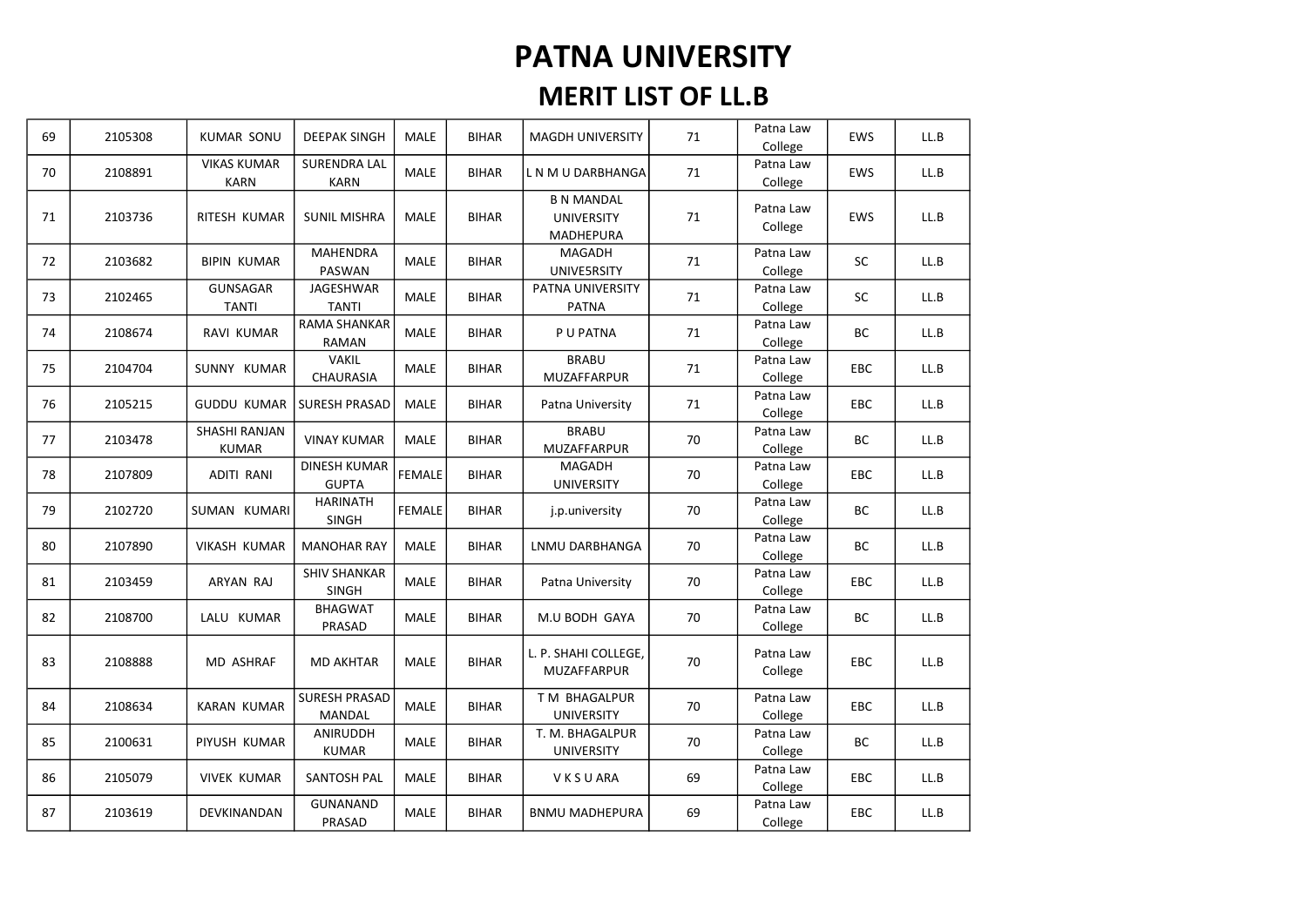| 88  | 2102786 | ANAND KUMAR                     | <b>BHUPENDRA</b><br>SHARMA         | MALE          | <b>BIHAR</b> | M U BODH GAYA                                   | 69 | Patna Law<br>College | <b>EBC</b> | LL.B |
|-----|---------|---------------------------------|------------------------------------|---------------|--------------|-------------------------------------------------|----|----------------------|------------|------|
| 89  | 2101288 | RAJEEV RANJAN<br>PASWAN         | <b>ANIL PASWAN</b>                 | <b>MALE</b>   | <b>BIHAR</b> | MAGADH<br><b>UNIVERSITY</b>                     | 68 | Patna Law<br>College | <b>SC</b>  | LL.B |
| 90  | 2104141 | PAWAN RAJ                       | RAM JANAM<br><b>RAM</b>            | MALE          | <b>BIHAR</b> | M U BODH GAYA                                   | 68 | Patna Law<br>College | SC         | LL.B |
| 91  | 2108254 | AYUSH PRIYAM                    | <b>SURENDRA</b><br>PRASAD          | MALE          | <b>BIHAR</b> | <b>IGNOU</b>                                    | 68 | Patna Law<br>College | EBC        | LL.B |
| 92  | 2105000 | NARENDRA<br><b>KUMAR MANDAL</b> | <b>HARENDRA</b><br>PRASAD          | MALE          | <b>BIHAR</b> | <b>BRAU MUZAFFARPUR</b>                         | 68 | Patna Law<br>College | <b>EBC</b> | LL.B |
| 93  | 2108014 | MANOJ KUMAR                     | SHATRUGHAN<br><b>ROY</b>           | <b>FEMALE</b> | <b>BIHAR</b> | University of<br>Burdwan                        | 67 | Patna Law<br>College | <b>WBC</b> | LL.B |
| 94  | 2100120 | RAJGURU<br>PRASAD               | RAGHUNATH<br>PRASAD                | MALE          | <b>BIHAR</b> | NALANDA OPEN<br><b>UNIVERSITY</b>               | 67 | Patna Law<br>College | <b>EBC</b> | LL.B |
| 95  | 2108660 | LAL BABU<br><b>CHOUDHARY</b>    | PRAKASH<br>CHOUDHARY               | MALE          | <b>BIHAR</b> | <b>TMBU BHAGALPUR</b>                           | 67 | Patna Law<br>College | SC         | LL.B |
| 96  | 2101345 | SHAMBHU<br><b>KUMAR</b>         | SARJU SAW                          | MALE          | <b>BIHAR</b> | MAGADH<br>UNIVERSITY BODH<br>GAYA               | 67 | Patna Law<br>College | EBC        | LL.B |
| 97  | 2102517 | <b>TUSHAR</b>                   | <b>MANOJ KUMAR</b><br><b>GUPTA</b> | <b>MALE</b>   | <b>BIHAR</b> | Vanijya Mahavidyalay<br>, Patna University      | 67 | Patna Law<br>College | <b>EBC</b> | LL.B |
| 98  | 2104759 | SONI KUMARI                     | <b>GAJENDRA</b><br>PARSHAD YADAV   | <b>FEMALE</b> | <b>BIHAR</b> | <b>BNMU</b>                                     | 66 | Patna Law<br>College | <b>WBC</b> | LL.B |
| 99  | 2108476 | HIMANSHU RAJ                    | <b>JAY KARAN</b><br><b>BAITHA</b>  | MALE          | <b>BIHAR</b> | <b>RGTU BHOPAL</b>                              | 66 | Patna Law<br>College | SC         | LL.B |
| 100 | 2103121 | POOJA BHARTI                    | SHAILENDRA<br><b>KUMAR</b>         | <b>FEMALE</b> | <b>BIHAR</b> | Magdh university<br>bodh gaya                   | 66 | Patna Law<br>College | <b>WBC</b> | LL.B |
| 101 | 2104635 | KUNDAN KUMAR                    | SHYAMDEV<br><b>PASWAN</b>          | MALE          | <b>BIHAR</b> | MAGADH<br><b>UNIVERSITY BODH</b><br><b>GAYA</b> | 66 | Patna Law<br>College | <b>SC</b>  | LL.B |
| 102 | 2102135 | MD ISRAR ALAM                   | MD YOUSHA                          | <b>MALE</b>   | <b>BIHAR</b> | T.M.B.U BHAGALPUR                               | 66 | Patna Law<br>College | EBC        | LL.B |
| 103 | 2105999 | GANESH KUMAR                    | <b>DWARIKA</b><br>PRASAD           | MALE          | <b>BIHAR</b> | PATNA UNIVERSITY                                | 65 | Patna Law<br>College | EBC        | LL.B |
| 104 | 2104149 | MD IMTIYAZ<br><b>ANSARI</b>     | <b>MD QUDDUS</b><br>ANSARI         | MALE          | <b>BIHAR</b> | <b>JAIPUR NATIONAL</b><br><b>UNIVERSITY</b>     | 65 | Patna Law<br>College | <b>EBC</b> | LL.B |
| 105 | 2106608 | <b>ASHISH KUMAR</b><br>SHARMA   | <b>RAM SRINGAR</b><br>SHARMA       | MALE          | <b>BIHAR</b> | <b>D D U GORAKHPUR</b><br>UP                    | 65 | Patna Law<br>College | <b>EBC</b> | LL.B |